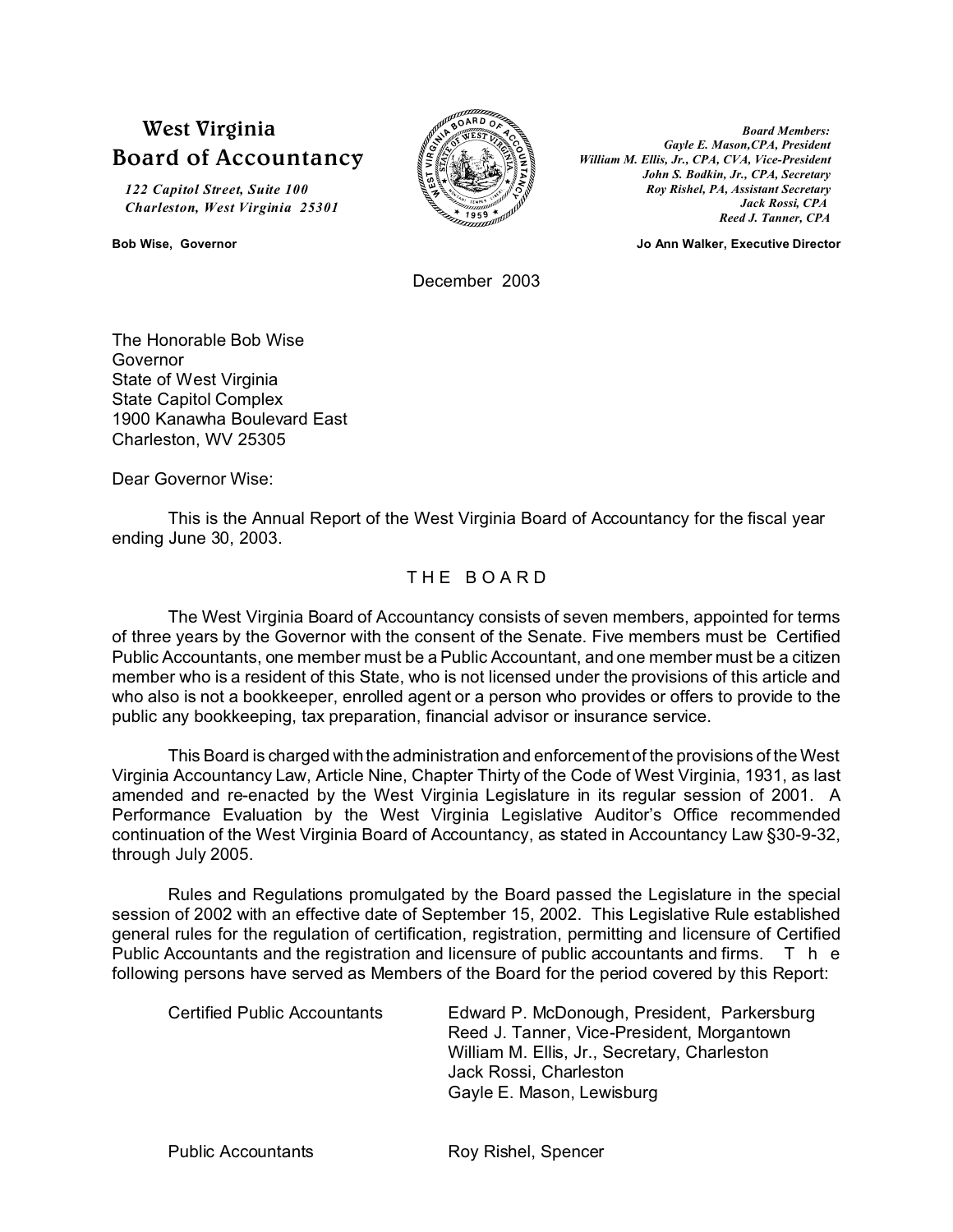## West Virginia Board of Accountancy **Page 2** and the Virginia Board of Accountancy Annual Report to the Governor

Receipts collected from licenses to practice and from examination fees, established by Rule, are deposited in a Special Revenue Fund at the Office of the Treasurer of the State of West Virginia and the expenses of the Board office are disbursed from and charged to this Fund. This is included with this report and marked "Exhibit A", a statement of the receipts and disbursements of this Board for the fiscal year ended June 30, 2003. Fiscal accounts of this Board have been audited by the Office of the Legislative Auditor through the period ended December 31, 1972, no exceptions having been noted.

### EXAMINATION FOR CERTIFICATE OF CERTIFIED PUBLIC ACCOUNTANT

One of the principal duties of the Board Members is conducting the examination of candidates seeking to obtain a certificate of Certificate Public Accountant. The Board offers the examination twice each year, once in May and the other in November, for those applicants who meet the necessary qualifications.

The examination for certificate of Certified Public Accountant is a uniform written examination given in all of the United States of America jurisdictions and offered on the same date in each of these jurisdictions. Questions are prepared by the Board of Examiners and uniformly graded by professional graders who do not know the identity of the candidates. Grading costs are paid from the fees collected by the Board from the applicants. Paper and other supplies are furnished by the Board for each applicant. Subjects covered by the uniform examination are BusinessLaw and Professional Responsibilities (LPR), Auditing (AUD), Accounting and Reporting - Taxation, Managerial and Governmental and Not-for-Profit Organization (ARE) and Financial Accounting & Reporting - Business Enterprises (FARE).

The candidate will be required to make a grade of not less than 75 in each examination subject before he or she will be declared to have passed the examination.

If a candidate is sitting for the examination for the first time and passes two or more but not all sections, then the Board shall give the candidate credit for those sections that the candidate has passed and need not sit for re-examination in those sections provided that:

- 1. the candidate wrote all sections of the examination at that sitting;
- 2. the candidate attained a minimum grade of 50 on each section not passed at that sitting;
- 3. the candidate passes the remaining sections of the examination within six consecutive examinations given after the one at which the first sections were passed;
- 4. at each subsequent sitting at which the applicant seeks to pass any additional sections, the candidate writes all sections not passed; and
- 5. in order to receive credit for passing additional sections in any such subsequent sitting, the candidate attains a minimum grade of 50 on sections written but not passed at that sitting.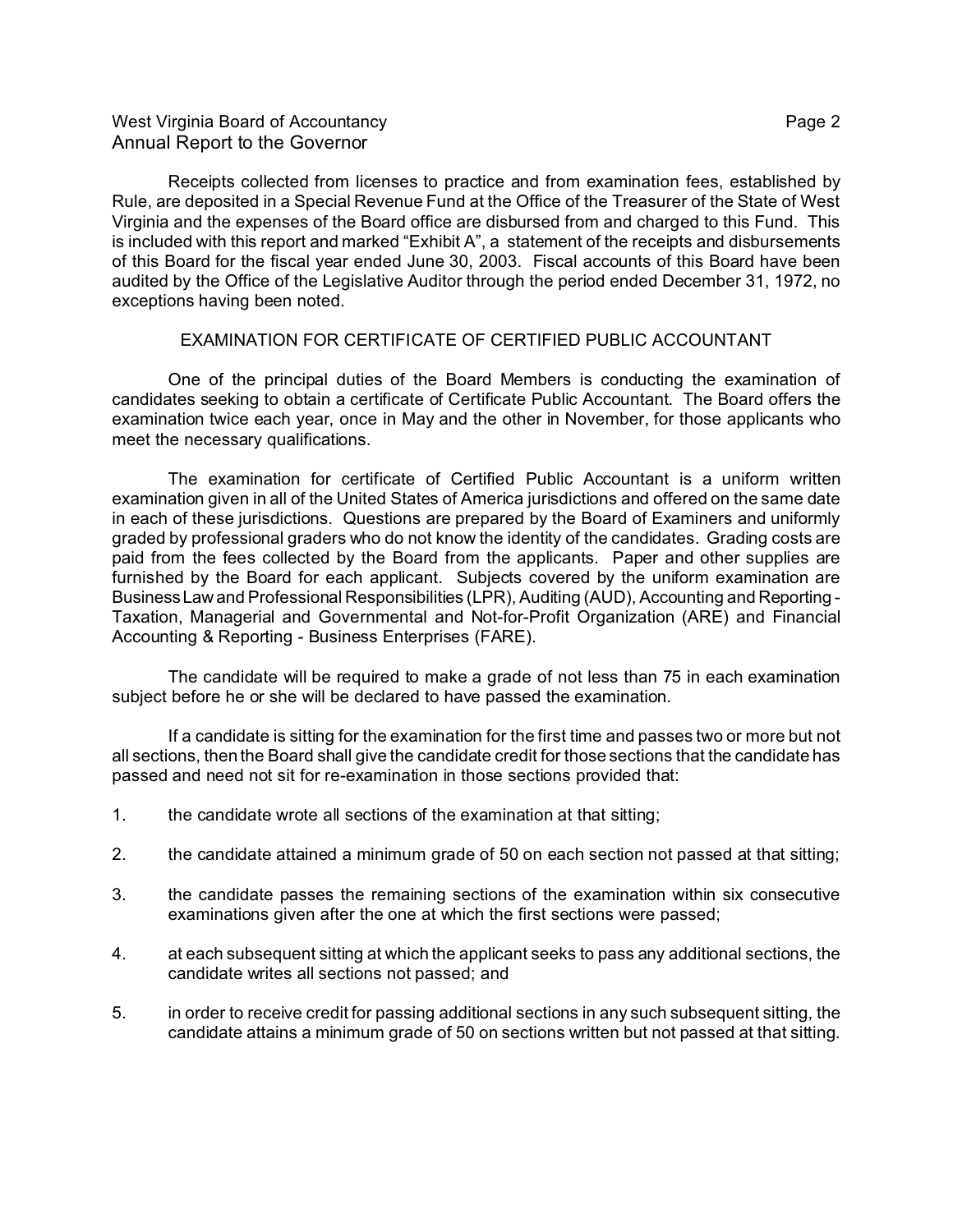For the two examinations conducted during the fiscal year ended June 30, 2003 results were as follows:

| <b>NOVEMBER 2002</b> |           |          | <b>MAY 2003</b> |           |          |
|----------------------|-----------|----------|-----------------|-----------|----------|
| <b>SUBJECTS</b>      | # SITTING | # PASSED | <b>SUBJECTS</b> | # SITTING | # PASSED |
| Auditing             | 208       | 33       | Auditing        | 184       | 30       |
| <b>LPR</b>           | 209       | 45       | <b>LPR</b>      | 185       | 39       |
| ARE                  | 211       | 35       | <b>ARE</b>      | 179       | 30       |
| <b>FARE</b>          | 237       | 40       | <b>FARE</b>     | 199       | 24       |

Licenses/Permits to practice for the year beginning July 1, 2002 were issued as follows:

| Certified Public Accountants of West Virginia  | 1864 |
|------------------------------------------------|------|
| Non-Resident Certified Public Accountants      | 278  |
| Registered Public Accountants of West Virginia | 25   |
| Non-Resident Public Accountants                | 4    |
| <b>CPA-Inactives</b>                           | 177  |
| <b>Firm Permits</b>                            | 253  |
| <b>Firm Authorizations</b>                     | 228  |
| Individual Authorizations                      | 130  |

Certificates of Certified Public Accountants issued through the current year who passed the examination or who passed the examination in other states are listed in "Exhibit B" which accompanies this report.

Certificate numbers 04370 through 04399 passed the May 2002 examination and certificate numbers 04405 through 04438 passed the November 2002 exam. Certificate numbers 04441 through 04458 passed the May 2003 exam and their names will be included in the next annual report. Reciprocal Certificates and exam credits transferred to West Virginia from other states were issued numbers 04400-04404.

Respectfully submitted,

 $H_{\infty}$  and  $H_{\infty}$  and  $H_{\infty}$  and  $H_{\infty}$  and  $H_{\infty}$  and  $H_{\infty}$  and  $H_{\infty}$  and  $H_{\infty}$  are  $H_{\infty}$ 

Reed J. Tanner, CPA Gayle E. Mason, CPA President Secretary Secretary of the Secretary Secretary Secretary Secretary Secretary December 2003 December 2003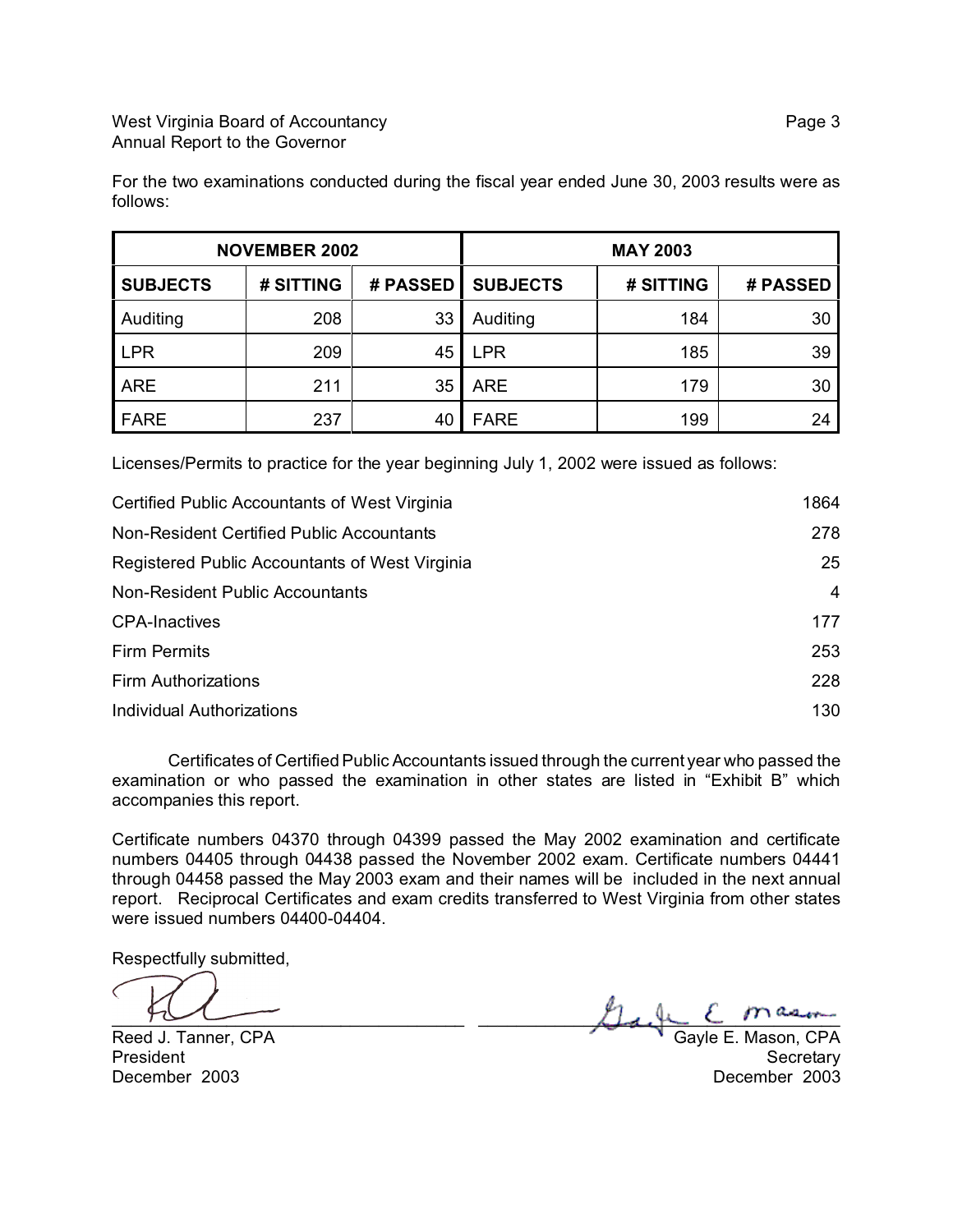**RECEIPTS:**

# **West Virginia Board of Accountancy Exhibit "A" Annual Report to the Governor SUMMARY OF RECEIPTS AND EXPENDITURES JULY 1, 2002 - JUNE 30, 2003**

**Balance July 1, 2002 6.188,938.27** 

| Active Certificate Holder Registration             | 13,055.00  |  |
|----------------------------------------------------|------------|--|
| <b>CPA Examination Fees</b>                        | 73,195.00  |  |
| <b>WV CPA License Fees</b>                         | 148,230.00 |  |
| <b>WV PA License Fees</b>                          | 2,995.00   |  |
| Non-Resident CPA License Fees                      | 24,480.00  |  |
| Non-Resident PA License Fees                       | 260.00     |  |
| <b>Certificate Fees</b>                            | 2,040.00   |  |
| Accounting Corporation/P.L.L.C. Fees               | 2,945.00   |  |
| <b>Proctoring Fees</b>                             | 750.00     |  |
| <b>CPE Late Filing /Extension Fees</b>             | 15,170.00  |  |
| <b>Returned Check Fees</b>                         | 20.00      |  |
| Miscellaneous (roster, candidate lists, etc.)      | 8,894.01   |  |
| <b>Reciprocal Application Fees</b>                 | 630.00     |  |
| Authorizations                                     | 39,585.00  |  |
| Firm Registration                                  | 20,865.00  |  |
| Total Receipts for 07/01/03 - 6/30/03              |            |  |
| <b>TOTAL RECEIPTS &amp; BALANCE FORWARD</b>        |            |  |
| DISBURSEMENTS:                                     |            |  |
| 001 Personal Services                              | 123,923.52 |  |
| 002 Personal services w/o deductions               | 6,300.00   |  |
| 004 Increment                                      | 3,000.00   |  |
| 010 Administrative Expense Fees                    | 820.00     |  |
| 011 Matching S.S. Funds                            | 9,536.85   |  |
| 012 Matching Public Employee Insurance Funds       | 14,103.28  |  |
| 014 Workers Compensation Funds                     | 800.34     |  |
| 016 WV Public Employment Retirement Funds          | 12,057.82  |  |
| 020 Office Expense (supplies)                      | 5,156.22   |  |
| 021 Printing                                       | 3,336.30   |  |
| 022 Rent (Office & Exam Site)                      | 39,300.00  |  |
| 024 Telephone                                      | 2,203.77   |  |
| 025 Professional Contracts (AICPA, K.S., A.G.H.W.) | 66,518.70  |  |
| 026 Travel/Per Diem/Board Members                  | 7,433.43   |  |
| 027 IS&C                                           | 812.51     |  |
| 030 Rental-Machine/Misc.                           | 2,626.20   |  |
| 031 Association Dues                               | 3,135.00   |  |
| 032 Fire/Auto/Bond and Other Insurance             | 2,314.00   |  |
| 035 Advertising and Promotional                    | 100.00     |  |
| 038 Maintenance Contracts                          | 6,009.99   |  |
| 042 Hospitality                                    | 1,001.47   |  |

051 Miscellaneous (moving, carpet cleaning, etc.) 143.00 052 Training and Development 393.00 053 Postage 10,815.34 054 Computer Expenses 2,419.35 070 Office and Communication Equipment 1,537.35 081 Payment of Claims 123.44 110 Public Employees Insurance Reserve Fund 1,247.00

**\*\* BALANCE FORWARD JULY 1, 2003 \$ 214,884.40** \*\* Balance includes license fees for period beginning 7/1/02 - 6/30/03 deposited in Treasury of State of West Virginia.

**TOTAL DISBURSEM ENTS 07/01/02 - 06/30/03 - 327,167.88**

**Total Receipts for 07/01/03 - 6/30/03 353,114.01 TOTAL RECEIPTS & BALANCE FORWARD \$542,052.28**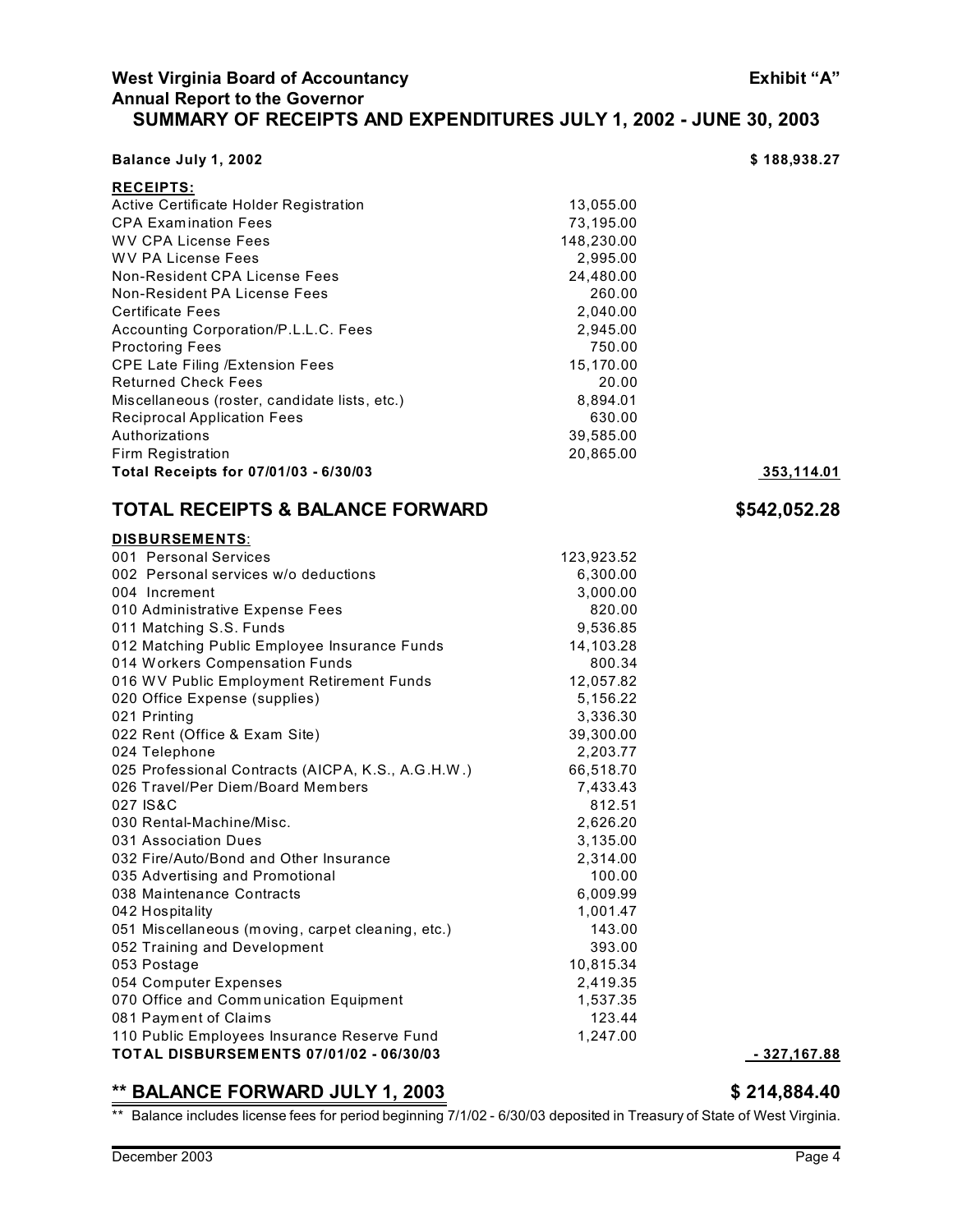### **WV Board of Accountancy Exhibit "B" Annual Report to the Governor Certificates Issued 7/1/02 - 6/30/03**

| Certificate<br>Number | Date of<br><b>Issue</b> | <b>Last Name</b>      | <b>First Name</b>      | City                    | <b>State</b> |
|-----------------------|-------------------------|-----------------------|------------------------|-------------------------|--------------|
| WV004370              | 8/5/2002                | <b>ARMANN-BLUE</b>    | LISA K.                | POWHATAN POINT          | OН           |
| WV004371              | 8/5/2002                | <b>BROWN</b>          | <b>ERIC JASON</b>      | <b>WESTON</b>           | WV           |
| WV004372              | 8/5/2002                | <b>CAINES</b>         | REBECCA S.             | <b>PAWLEY'S ISLAND</b>  | SC           |
| WV004373              | 8/5/2002                | <b>GODDARD</b>        | <b>KATHRYNM.</b>       | <b>NEW MARTINSVILLE</b> | WV           |
| WV004374              | 8/5/2002                | <b>CIPOLLONE</b>      | <b>ANTHONY</b>         | <b>CHARLESTON</b>       | WV           |
| WV004375              | 8/5/2002                | <b>CLINEBELL</b>      | <b>DONNA DEE</b>       | <b>HINTON</b>           | WV           |
| WV004376              | 8/5/2002                | <b>CONLEY</b>         | <b>MICHAEL LEE</b>     | <b>CHARLESTON</b>       | WV           |
| WV004377              | 8/5/2002                | <b>DOBBINS</b>        | <b>ZACHARY DAVID</b>   | <b>LOST CREEK</b>       | WV           |
| WV004378              | 8/5/2002                | <b>FRENCH</b>         | <b>KATHERINE T.</b>    | <b>ROANOKE</b>          | VA           |
| WV004379              | 8/5/2002                | <b>GIFT</b>           | <b>CHRISTINE AMELI</b> | <b>WHEELING</b>         | WV           |
| WV004380              | 8/5/2002                | <b>GLEASON</b>        | WILLIAM W.             | <b>ST ALBANS</b>        | WV           |
| WV004381              | 8/5/2002                | <b>GRANT</b>          | <b>MISTY L</b>         | <b>WINFIELD</b>         | WV           |
| WV004382              | 8/5/2002                | <b>HALE</b>           | <b>AARON SCOT</b>      | <b>VIENNA</b>           | WV           |
| WV004383              | 8/5/2002                | <b>HITT</b>           | <b>LINY</b>            | <b>SALEM</b>            | WV           |
| WV004384              | 8/5/2003                | <b>JORDON</b>         | <b>MARLA ROCHELLE</b>  | <b>MORGANTOWN</b>       | WV           |
| WV004385              | 8/5/2002                | <b>KERNS</b>          | <b>JULIE ANN</b>       | <b>MOUNDSVILLE</b>      | WV           |
| WV004386              | 8/5/2002                | <b>KREBS</b>          | <b>JEAN A.</b>         | <b>SO CHARLESTON</b>    | WV           |
| WV004388              | 8/5/2002                | <b>LOUGHRIE-MOORE</b> | <b>BRANDY LYNN</b>     | <b>CLARKSBURG</b>       | WV           |
| WV004389              | 8/5/2002                | <b>LOWE</b>           | <b>RODMAN G.</b>       | <b>MILTON</b>           | WV           |
| WV004390              | 8/5/2002                | <b>LUCHUCK</b>        | <b>JOHN DUSTIN</b>     | <b>SHINNSTON</b>        | WV           |
| WV004391              | 8/5/2002                | <b>MARSH</b>          | <b>JASON LEE</b>       | <b>WHEELING</b>         | WV           |
| WV004392              | 8/5/2002                | <b>PERDUE</b>         | ELIZABETH J.           | <b>MONTGOMERY</b>       | WV           |
| WV004393              | 8/5/2002                | <b>ROSSI</b>          | ANNA M.                | <b>CHARLESTON</b>       | WV           |
| WV004394              | 8/5/2002                | <b>SHEPPARD</b>       | <b>DAVID KEITH</b>     | <b>MILTON</b>           | WV           |
| WV004395              | 8/5/2002                | <b>VECCHIO</b>        | <b>MATTHEW AARON</b>   | <b>MORGANTOWN</b>       | WV           |
| WV004396              | 8/5/2002                | <b>WALKER</b>         | <b>MICHELE RAE</b>     | <b>BEAVER</b>           | WV           |
| WV004397              | 8/5/2002                | <b>WHITTINGTON</b>    | <b>BRANDY M.</b>       | <b>KENNA</b>            | WV           |
| WV004398              | 8/5/2002                | <b>WOLFE</b>          | <b>AMY LOU</b>         | <b>RAVENSWOOD</b>       | WV           |
| WV004399              | 8/5/2002                | <b>ZINN</b>           | PATRICK RANDAL         | <b>PITTSBURGH</b>       | PA           |
| WV004400R             | 8/24/2002               | <b>WILLOUGHBY</b>     | THOMAS M.              | <b>RIPLEY</b>           | WV           |
| WV004401R             | 10/16/2002              | <b>WILSON</b>         | <b>WILLIAM LEO</b>     | <b>PARKERSBURG</b>      | WV           |
| WV004402R             | 11/21/2002              | <b>BAKER</b>          | <b>CLINTON LEE</b>     | <b>CROSS LANES</b>      | WV           |
| WV004403R             | 1/3/2003                | <b>ROBINSON</b>       | <b>DONALD THOMAS</b>   | <b>MT CLARE</b>         | WV           |
| WV004404R             | 2/6/2003                | <b>WILSON</b>         | <b>ROBERT ALLEN</b>    | <b>HUNTINGTON</b>       | WV           |
| WV004406              | 2/3/2003                | <b>AHEARN</b>         | <b>MICHELLE LEE</b>    | <b>GRAFTON</b>          | WV           |
| WV004407              | 2/3/2003                | <b>BAKER</b>          | <b>LISA MARIE</b>      | <b>MARTINSBURG</b>      | WV           |
| WV004408              | 2/3/2003                | <b>BARR</b>           | <b>MATTHEWL.</b>       | <b>CLARKSBURG</b>       | WV           |
| WV004409              | 2/3/2003                | <b>BROWN</b>          | <b>ROBERT LEE</b>      | <b>KEARNEYSVILLE</b>    | WV           |
| WV004410              | 2/3/2003                | <b>DAVIS</b>          | <b>JAMIE LYN</b>       | <b>INWOOD</b>           | WV           |
| WV004411              | 2/3/2003                | <b>FREELAND</b>       | <b>JOSEPH WESLEY</b>   | <b>NEW MARTINSVILLE</b> | WV           |
| WV004412              | 2/3/2003                | <b>HARTLEY</b>        | <b>TASHA RENEE</b>     | <b>ANMOORE</b>          | WV           |
| WV004413              | 2/3/2003                | <b>HIGHLANDER</b>     | <b>KEVIN ALLEN</b>     | <b>SETH</b>             | WV           |
| WV004414              | 2/3/2003                | <b>HOLLAND</b>        | <b>INEZ DEBRA</b>      | <b>DUNBAR</b>           | WV           |
| WV004415              | 2/3/2003                | <b>KERNS</b>          | <b>GROVER GLENDON</b>  | <b>CLARKSBURG</b>       | WV           |
| WV004416              | 2/3/2003                | <b>LOUK</b>           | <b>KIMBERLY LYNN</b>   | <b>LOST CREEK</b>       | WV.          |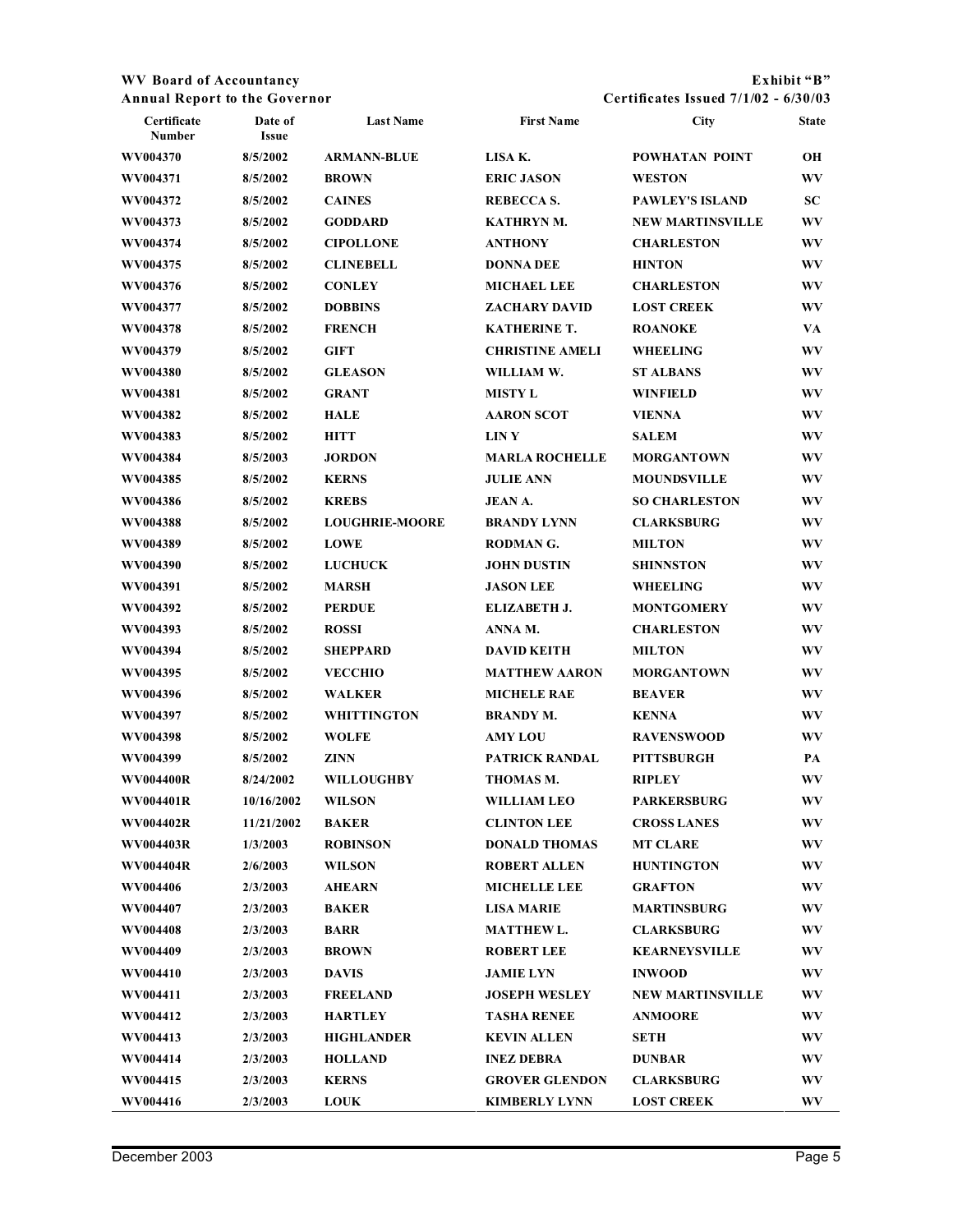### **WV Board of Accountancy Exhibit "B" Annual Report to the Governor Certificates Issued 7/1/02 - 6/30/03**

| Certificate<br>Number | Date of<br><b>Issue</b> | <b>Last Name</b>      | <b>First Name</b>     | <b>City</b>          | <b>State</b> |
|-----------------------|-------------------------|-----------------------|-----------------------|----------------------|--------------|
| WV004417              | 2/3/2003                | <b>MILLER</b>         | <b>SHANE DEAN</b>     | <b>BECKLEY</b>       | WV           |
| WV004418              | 2/3/2003                | <b>PERRY</b>          | <b>BRANDON R.</b>     | <b>WHEELING</b>      | WV           |
| WV004419              | 2/3/2003                | <b>SHARPE</b>         | <b>LISA KATHRYN</b>   | <b>MORGANTOWN</b>    | WV           |
| WV004420              | 2/3/2003                | <b>WHITE</b>          | <b>JEFFREY LEE</b>    | <b>NUTTER FORT</b>   | WV           |
| WV004421              | 2/3/2003                | <b>BALLARD</b>        | <b>SHAYNE ALAN</b>    | <b>RIPLEY</b>        | WV           |
| WV004422              | 2/3/2003                | <b>CANADAY</b>        | <b>KRISTI LYNN</b>    | <b>BECKLEY</b>       | WV           |
| WV004423              | 2/3/2003                | <b>CARNEFIX</b>       | <b>REBECCA</b>        | <b>ELKVIEW</b>       | WV           |
| WV004424              | 2/3/2003                | <b>SIZEMORE</b>       | <b>GREGORY L.</b>     | <b>BICKMORE</b>      | WV           |
| WV004425              | 2/3/2003                | <b>SCOTT</b>          | <b>ETHELBERT</b>      | <b>CHARLESTON</b>    | WV           |
| WV004426              | 2/3/2003                | <b>WORKMAN</b>        | <b>GINAL.</b>         | <b>MAYSEL</b>        | WV           |
| WV004427              | 2/3/2003                | <b>EDDY</b>           | <b>DEBORAH LYNNE</b>  | <b>FAIRVIEW</b>      | WV           |
| WV004428              | 2/3/2003                | <b>MORAN</b>          | <b>SHARI DENISE</b>   | <b>SHINNSTON</b>     | WV           |
| WV004429              | 2/3/2003                | <b>GILLISPIE</b>      | <b>DANIEL PATRICK</b> | <b>DELRAY</b>        | WV           |
| WV004430              | 2/3/2003                | <b>CHAPMAN-BURRIS</b> | <b>SHAYNA B.</b>      | <b>GALLIPOLIS</b>    | <b>OH</b>    |
| WV004431              | 2/3/2003                | <b>PRICE</b>          | <b>MELISSA A.</b>     | <b>WINFIELD</b>      | WV           |
| WV004432              | 2/3/2003                | <b>RAMSEY</b>         | <b>TAMMY BETH</b>     | <b>WELLSBURG</b>     | WV           |
| WV004433              | 2/3/2003                | <b>CUTLER</b>         | <b>BETH ANN</b>       | <b>ONA</b>           | WV           |
| WV004434              | 2/3/2003                | <b>GARTEN</b>         | <b>ANNETTE DEE</b>    | <b>DANESE</b>        | WV           |
| WV004435              | 2/3/2003                | <b>SWAIN</b>          | <b>AMY JESSICA</b>    | <b>SO CHARLESTON</b> | WV           |
| WV004436              | 2/3/2003                | <b>PAULEY</b>         | <b>AMY BRIANNE</b>    | <b>TORNADO</b>       | WV           |
| WV004437              | 2/3/2003                | <b>RICHARDSON</b>     | <b>MARY JANE</b>      | <b>ECCLES</b>        | WV           |
| WV004438              | 2/3/2003                | <b>WHITE</b>          | <b>KRISTIAN ERIK</b>  | <b>WHEELING</b>      | WV           |
|                       |                         |                       |                       |                      |              |

**\*R indicates Reciprocal Certificate**